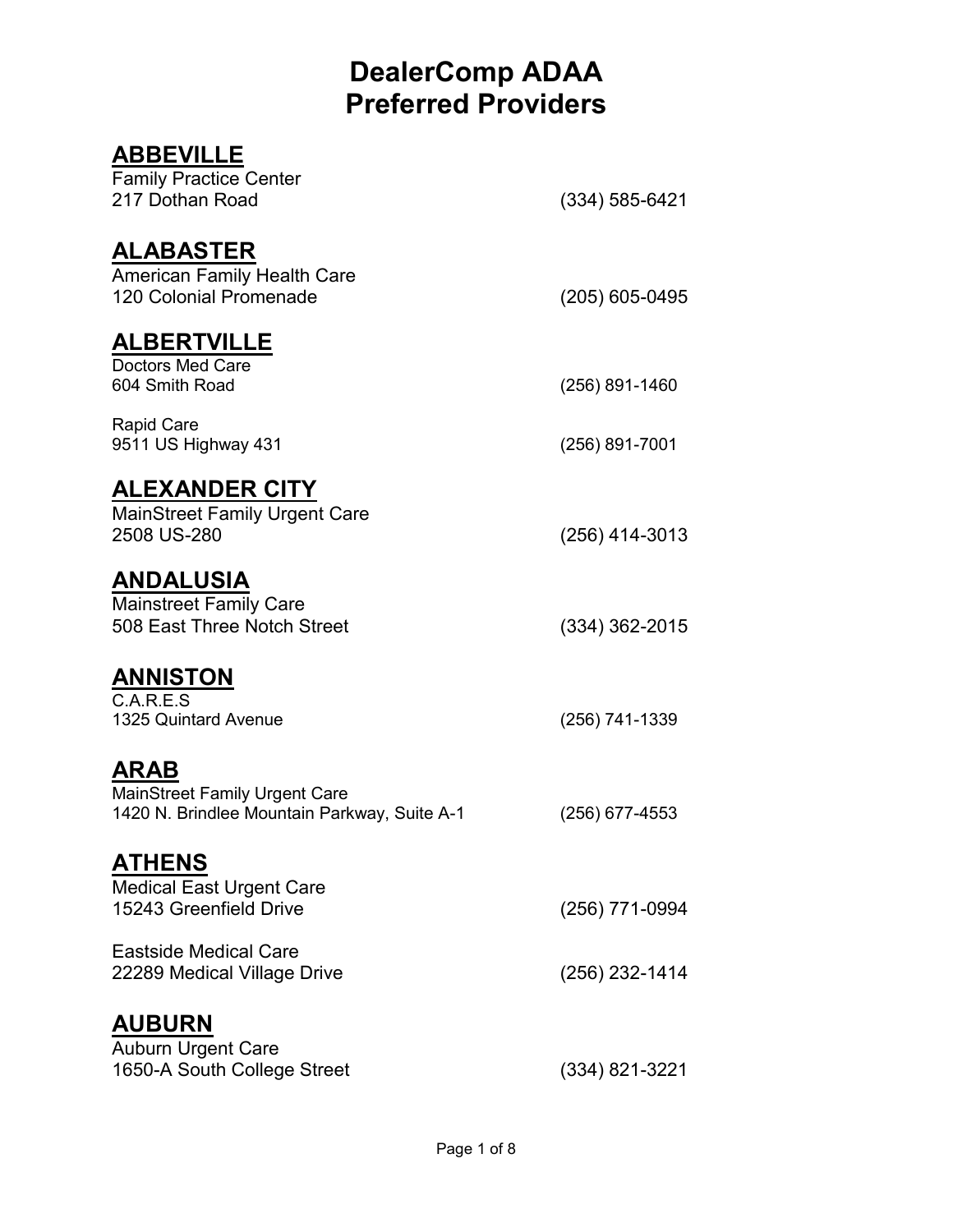#### **AUBURN (continued)** Alabama Occupational Medicine 2515 E. Glenn Avenue, Suite 106 (334) 821-7788 Stopwatch Urgent Care 2415 Moore's Mill Road, Suite 230 (334) 502-1117 **BAY MINETTE**  Infirmary Urgent Care 108 McMeans Ave., Suite 108-C (251) 937-7100 North Baldwin Infirmary 1815 Hand Ave. (251) 937-5521 **BESSEMER**  Middle Creek Medical Center 4810 Bell Hill Road (205) 477-1440 **BIRMINGHAM**  Alabama Comp 114 Wildwood Parkway (205) 876-2667 St. Vincent's Occupational Health Clinic 2700 10th Avenue South (205) 930-2600 St. Vincent's Occupational Health Clinic One Lakeshore Dr. #301 (205) 930-2910 The Work Place 1201 11th Avenue South #100 (205) 933-5300 **CLANTON**  Chilton Urgent Care 1210  $7^{\text{th}}$  Street South (205) 280-0620 **CULLMAN**  Alabama Specialty Clinic 1908 Cherokee Avenue, SW (256) 736-1460 Cullman Primary Care/Urgent Care (256) 736-2856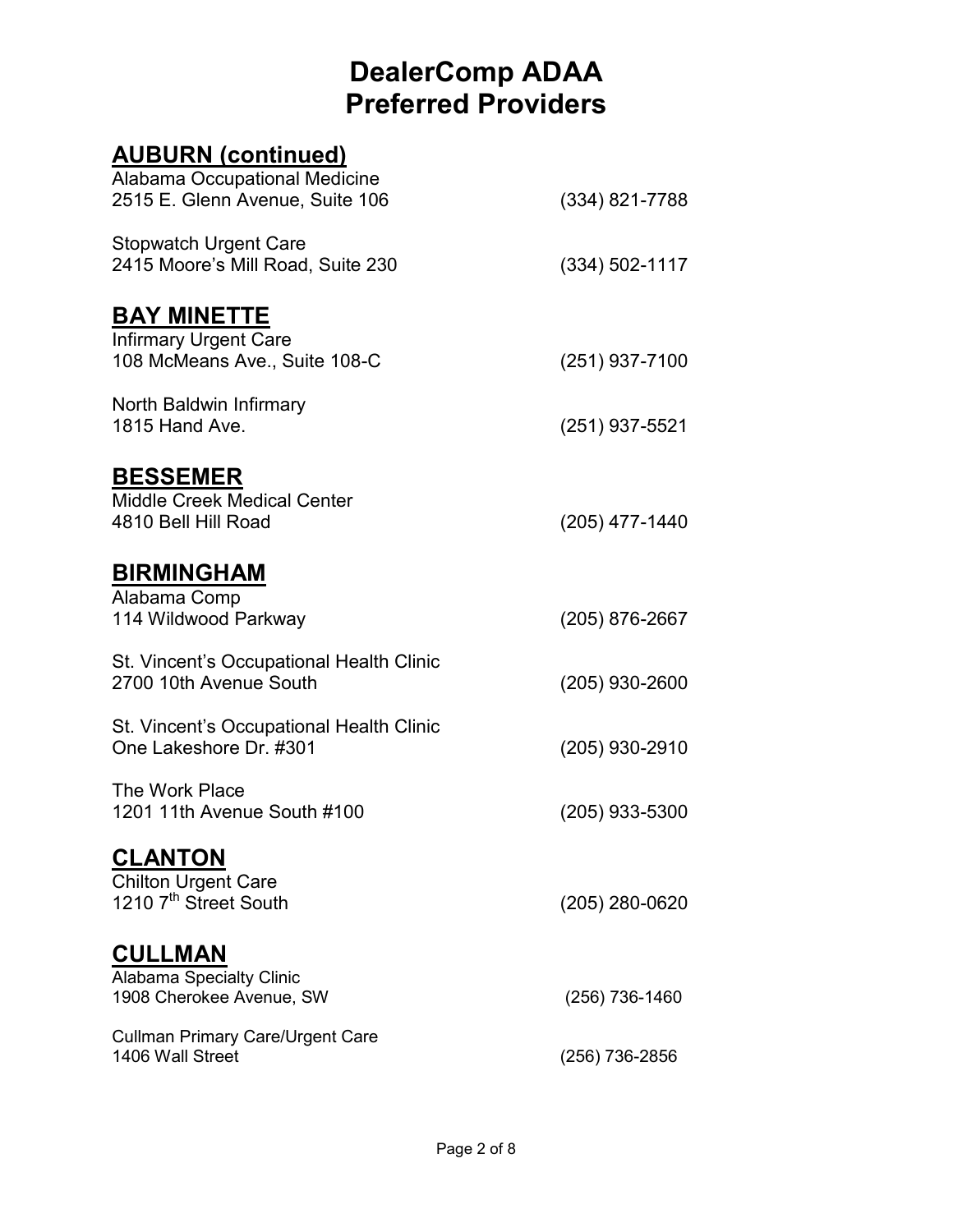#### **DADEVILLE**  Medical Park Family Care 1034 S. Tallassee Street (256) 825-9900 **DAPHNE**  Eastern Shore Urgent Care 29710 Urgent Care Dr. (251) 626-3782 Urgent Care by the Bay 1208 Hwy 98 (251) 626-5377 **DECATUR**  Occupational Health Group 1615 Kathy Lane SW (256) 973-4325 River Oaks Urgent Care 1813 Beltline Road SW (256) 353-6874 **DOTHAN**  Allsouth Urgent Care 4585 Montgomery Hwy (334) 340-2600 Southeast Health Westgate Clinic 1245 Westgate Parkway (334) 793-9595 Primecare Dothan 4126 W. Main Street (334) 793-2120 **ELBA**  First Med<br>252 Larkin Road (334) 897-2207 **ENTERPRISE**  Ivy Creek Urgent Care of Enterprise 6582 Boll Weevil Circle (334) 347-2027 **EUFAULA**  MainStreet Urgent Care 1026 South Eufaula Avenue (334) 689-4025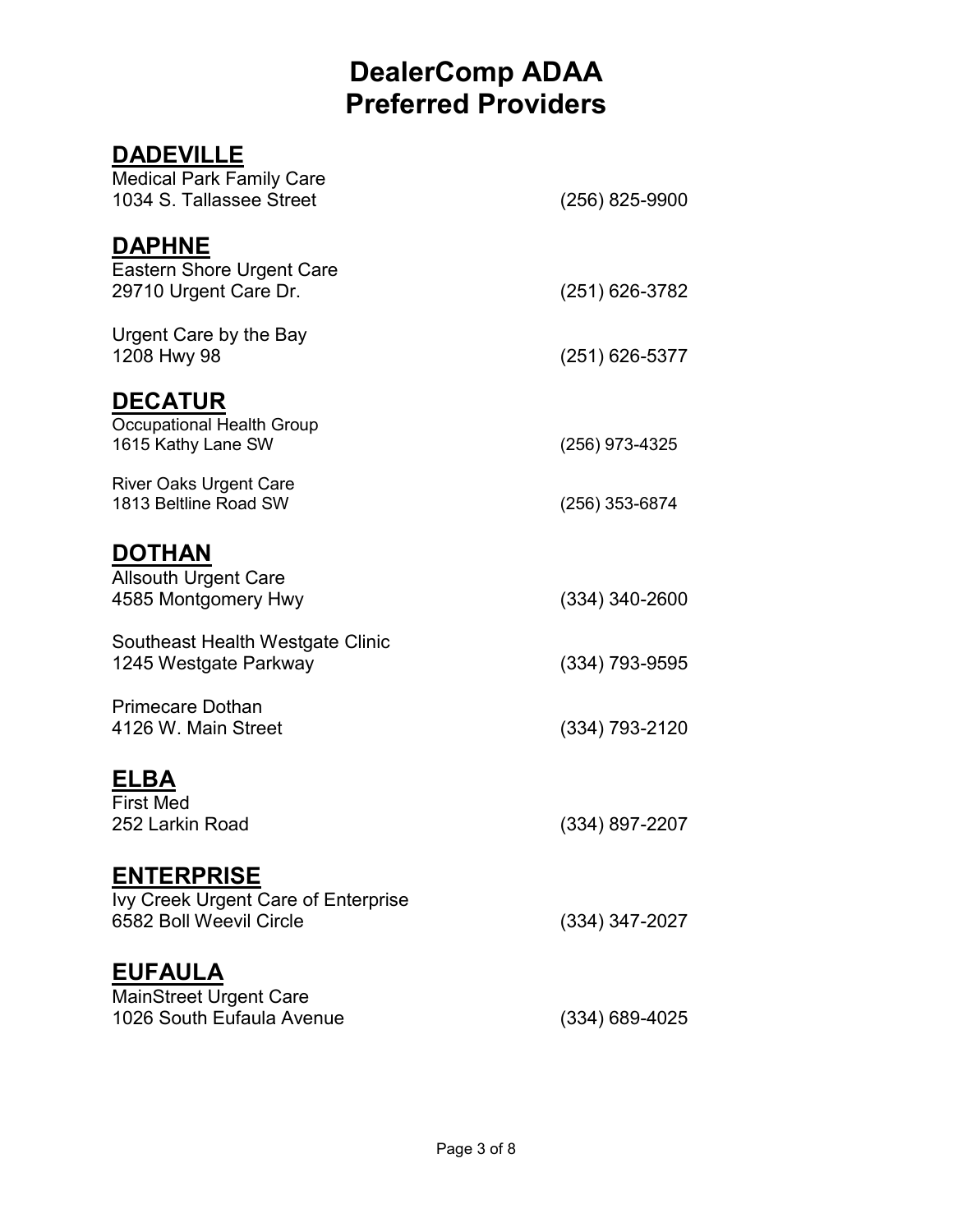| <b>FAIRHOPE</b>                                                            |                  |
|----------------------------------------------------------------------------|------------------|
| <b>American Family Care</b><br>10040-A County Road 48                      | $(251)$ 517-8055 |
| <b>FAYETTE</b><br>Med Center Fayette<br>122 17 <sup>th</sup> Court NE      | (205) 932-7777   |
| <b>FLORENCE</b><br><b>Occupational Healthcare</b><br>1949 Florence Blvd.   | (256) 760-1977   |
| Med Plus<br>2908 Mall Road                                                 | (256) 767-2702   |
| <b>FOLEY</b><br>Immediate Care of Foley<br>1265 S McKenzie St              | (251) 923-4633   |
| <u>FORT PAYNE</u><br><b>Northside Medical</b><br>211 Greenhill Blvd NW     | (256) 845-9355   |
| <b>Rapid Care</b><br>1906 Glen Blvd. SW                                    | (256) 845-7555   |
| <b>GADSDEN</b><br><b>American Family Care</b><br>366 East Meighan Blvd.    | (256) 485-0982   |
| <u>GREENVILLE</u><br><b>American Family Care</b><br>101 Paul Stabler Drive | (334) 382-0734   |
| <b>GROVE HILL</b><br><b>Physicians Care</b><br>127 Clark Street            | $(251)$ 275-1268 |
| <b>GUNTERSVILLE</b><br>Lakeside Clinic<br>2337 Homer Clayton Dr.           | (256) 582-5131   |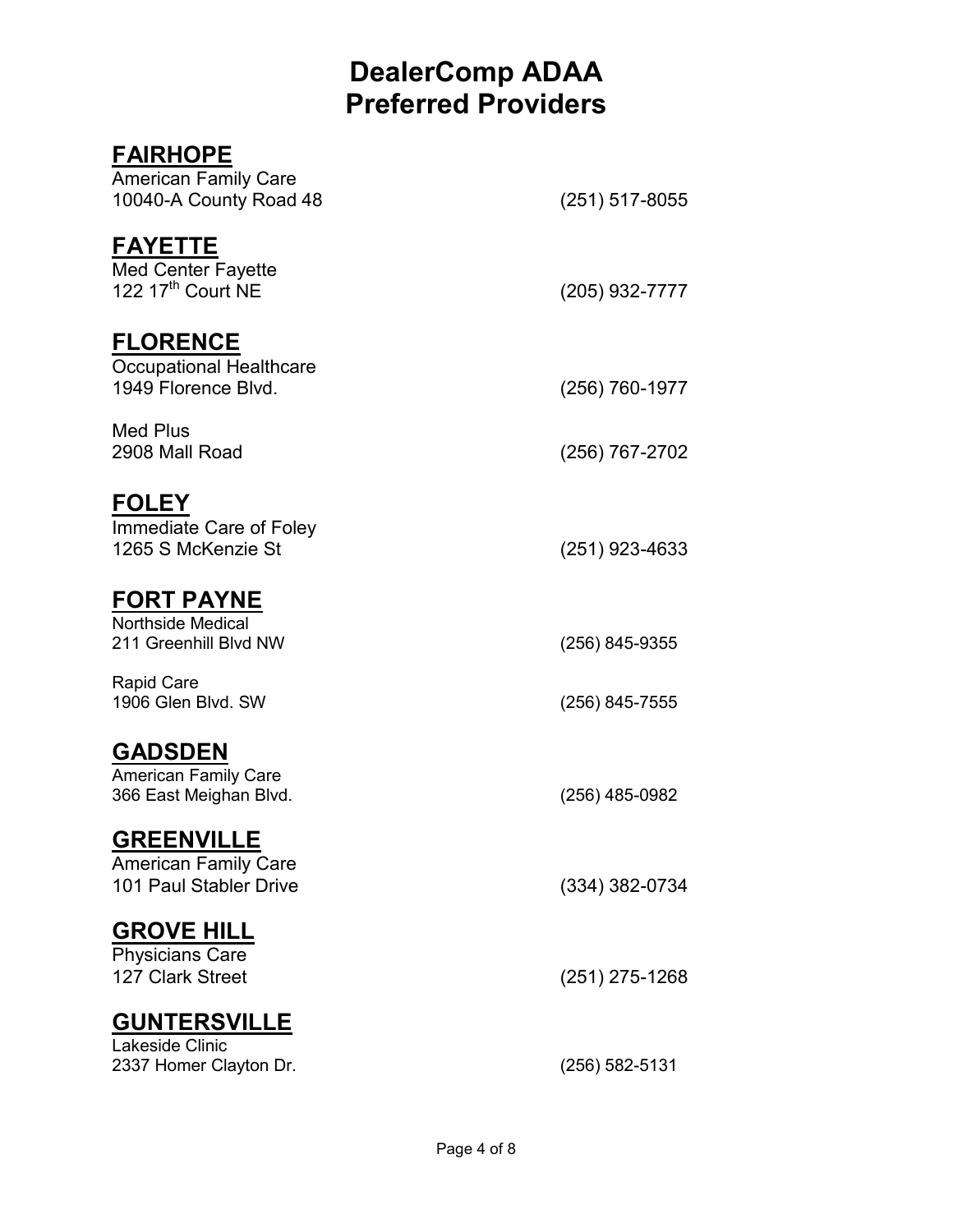#### **HARTSELLE**

| <b>Community Urgent Care of Hartselle</b><br>1635 Highway 31 NW, Suite C             | (256) 773-0110     |
|--------------------------------------------------------------------------------------|--------------------|
| <b>HUNTSVILLE</b><br><b>Crestwood Workers Care</b><br>7736 Madison Blvd Ste 1        | (256) 830-8930     |
| Occupational Health Group<br>1963 Memorial Pkwy. Ste. 24                             | $(256)$ 265-7000   |
| <b>JACKSON</b><br><b>Jackson Medical Urgent Care</b><br>220 Hospital Drive           | $(251)$ 246-1203   |
| <b>JASPER</b><br><b>Urgent Care Northwest</b><br>2708 Highway 78 East                | $(205)$ 387-2253   |
| <b>MADISON</b><br>American Family Care - Madison<br>7559 Hwy 72 West                 | $(256) 562 - 0850$ |
| Occupational Health Group<br>9238 Madison Boulevard #200<br>Building 1, Suite 200    | (256) 265-3285     |
| <b>MOBILE</b><br><b>Diagnostic and Medical Clinic</b><br>1700 Springhill Avenue #100 | (251) 435-1200     |
| <b>Diagnostic and Medical Clinic</b><br>831 Hillcrest Road                           | (251) 342-6944     |
| Infirmary Occupational Health - West<br>5320 US Hwy 90 Service Rd.                   | $(251)$ 660-7676   |
| Infirmary Occupational Health - Water<br>305 North Water Street                      | (251) 433-3781     |
| Mobile Infirmary<br>5 Mobile Infirmary Circle                                        | (251) 435-2400     |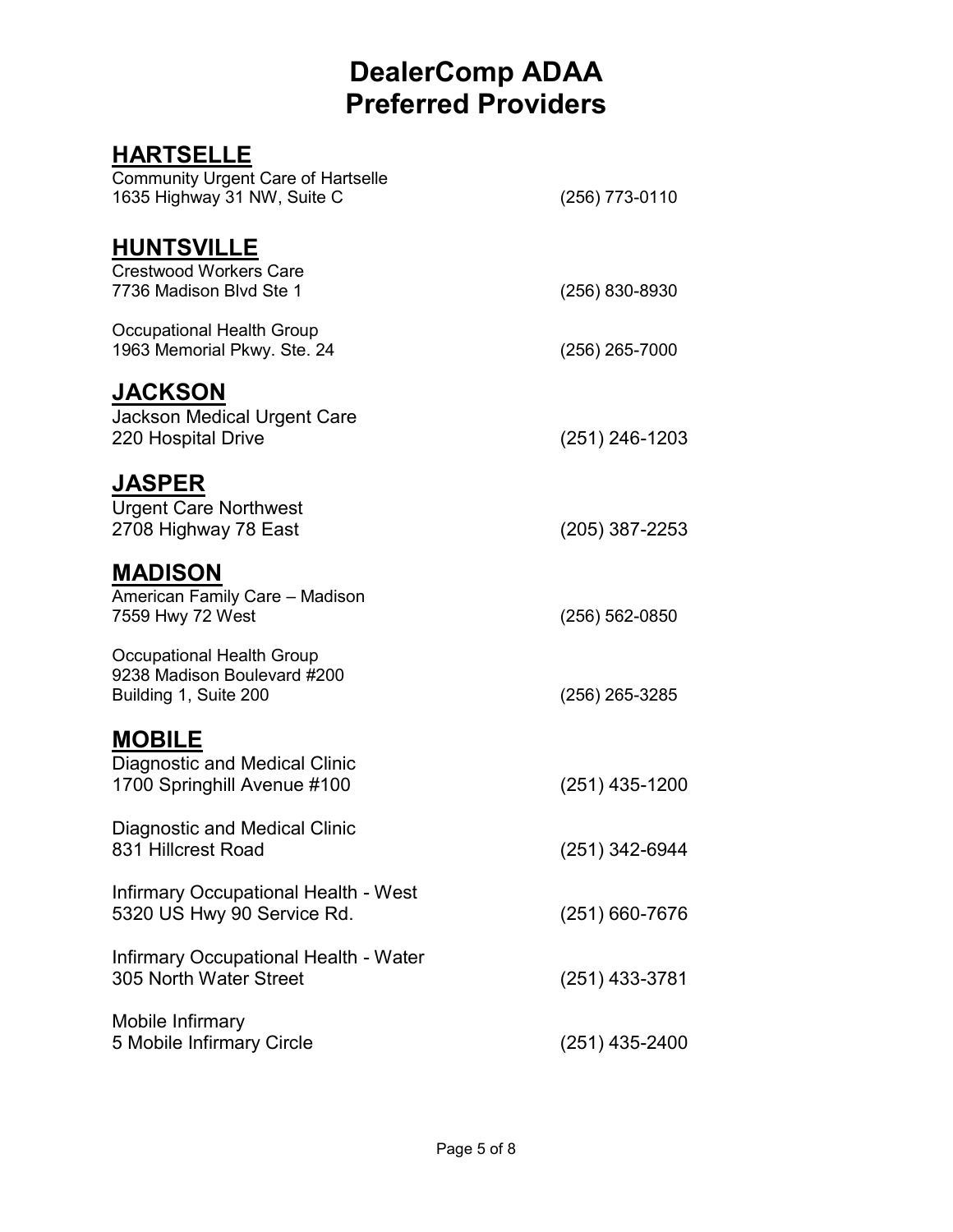#### **MOBILE (continued)**  Springhill Physician Practices 3715 Dauphin Street, 7-A (251) 476-6330 **MONTGOMERY**  American Family Care 2570 Berryhill Road (334) 323-1330 American Family Care 4305 Atlanta Highway (334) 323-2260 American Family Care - Taylor Crossing 34 Taylor Road North (334) 323-1510 American Family Care – Vaughn Road 2815 East Boulevard (334) 323-2050 Family & Industrial Health Services 4725 Mobile Highway (334) 281-3665 Vaughn Road Urgent Care 9540 Wynlakes Place (334) 395-9933 **MONROEVILLE**  Lane Medical Group 129 Whetstone St (251) 575-3939 **MOULTON**  Complete Family Care (256) 974-9216 **MUSCLE SHOALS**  Med Plus 108 West Avalon Ave. (256) 389-9300 **NORTHPORT**  Med Center North 3909 McFarland Blvd. (205) 333-1993 **ONEONTA**  St. Vincent's Primary Care 150 Gilbreath Dr., Suite 201 (205) 274-8198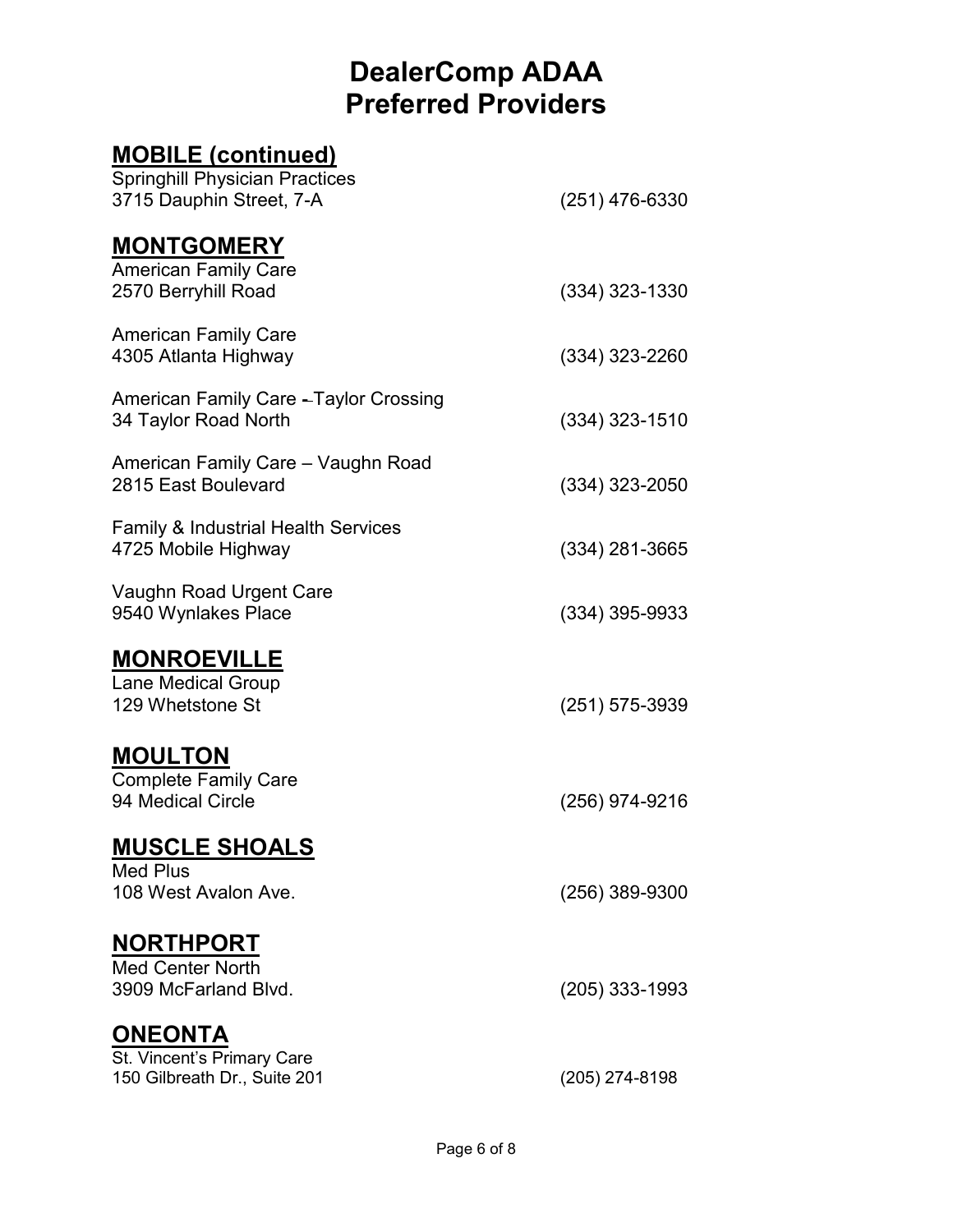#### **ONEONTA (continued)**

| MainStreet Family Urgent Care<br>2022 2 <sup>nd</sup> Avenue East                  | $(205)$ 625-3650 |
|------------------------------------------------------------------------------------|------------------|
| <b>OPELIKA</b><br>Auburn Urgent Care- Opelika<br>2638 Enterprise Drive             | (334) 749-9191   |
| <b>Stopwatch Urgent Care</b><br>151 N. 20 <sup>th</sup> Street                     | $(334)$ 203-1777 |
| <u>OXFORD</u>                                                                      |                  |
| C.A.R.E.S.<br>256 Oxford Exchange Blvd.                                            | (256) 835-0076   |
| <b>American Family Care</b><br>30 Holmes Street                                    | (256) 448-3578   |
| <b>OZARK</b><br><b>StatMed on Andrews</b><br>1519 East Andrews Avenue              | $(334)$ 774-7610 |
| <b>StatMed on Union</b><br>633 South Union Avenue                                  | (334) 774-7572   |
| <b>PELL CITY</b><br><b>American Family Care</b><br>20 Hazelwood Drive              | (205) 338-8008   |
| <b>Northside Medical Associates</b><br>70 Plaza Drive                              | (205) 814-9284   |
| <u>PELHAM</u><br><b>American Family Health Care</b><br>2970 Pelham Parkway         | (205) 621-6411   |
| <u>PRATTVILLE</u><br><b>Baptist Convenient Care</b><br>1595 E Main St              | $(334)$ 358-6540 |
| <u>SCOTTSBORO</u><br><b>Highland Occupational Medicine Center</b><br>102 Micah Way | (256) 218-3860   |